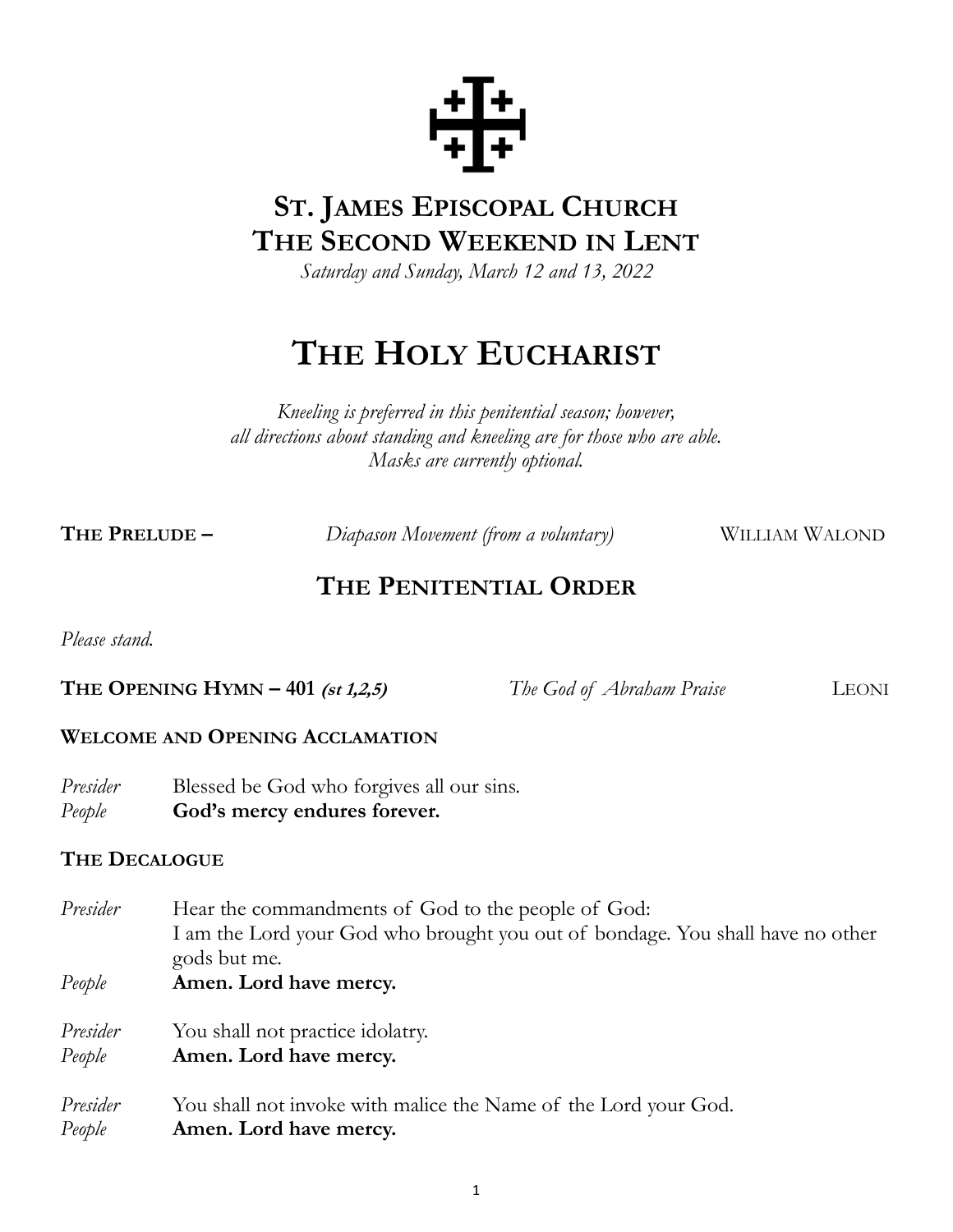| Presider | Remember the Sabbath Day and keep it holy.                  |
|----------|-------------------------------------------------------------|
| People   | Amen. Lord have mercy.                                      |
| Presider | Honor your parents, elders, and family.                     |
| People   | Amen. Lord have mercy.                                      |
| Presider | You shall not murder.                                       |
| People   | Amen. Lord have mercy.                                      |
| Presider | You shall not commit adultery.                              |
| People   | Amen. Lord have mercy.                                      |
| Presider | You shall not steal.                                        |
| People   | Amen. Lord have mercy.                                      |
| Presider | You shall not be a false witness.                           |
| People   | Amen. Lord have mercy.                                      |
| Presider | You shall not covet anything that belongs to your neighbor. |
| People   | Amen. Lord have mercy.                                      |

#### **HOLY SCRIPTURE**

*The Presider may say one of the following:*

Jesus said, "The first commandment is this: Hear, O Israel: The Lord our God is the only Lord. Love the Lord your God with all your heart, with all your soul, with all your mind, and with all your strength. The second is this: Love your neighbor as yourself. There is no other commandment greater than these." *Mark 12:29-31*

If we say that we have no sin, we deceive ourselves, and the truth is not in us. But if we confess our sins, God, who is faithful and just, will forgive our sins and cleanse us from all unrighteousness. *1 John 1:8,9*

Since we have a great high priest who has passed through the heavens, Jesus, the Son of God, let us with confidence draw near to the throne of grace, that we may receive mercy and find grace to help in time of need. *Hebrews 4:14 16* 

#### **CONFESSION OF SIN AND ABSOLUTION**

*Deacon* Let us confess our sins against God and our neighbor.

*The people may kneel or stand. A moment of silence may be kept.*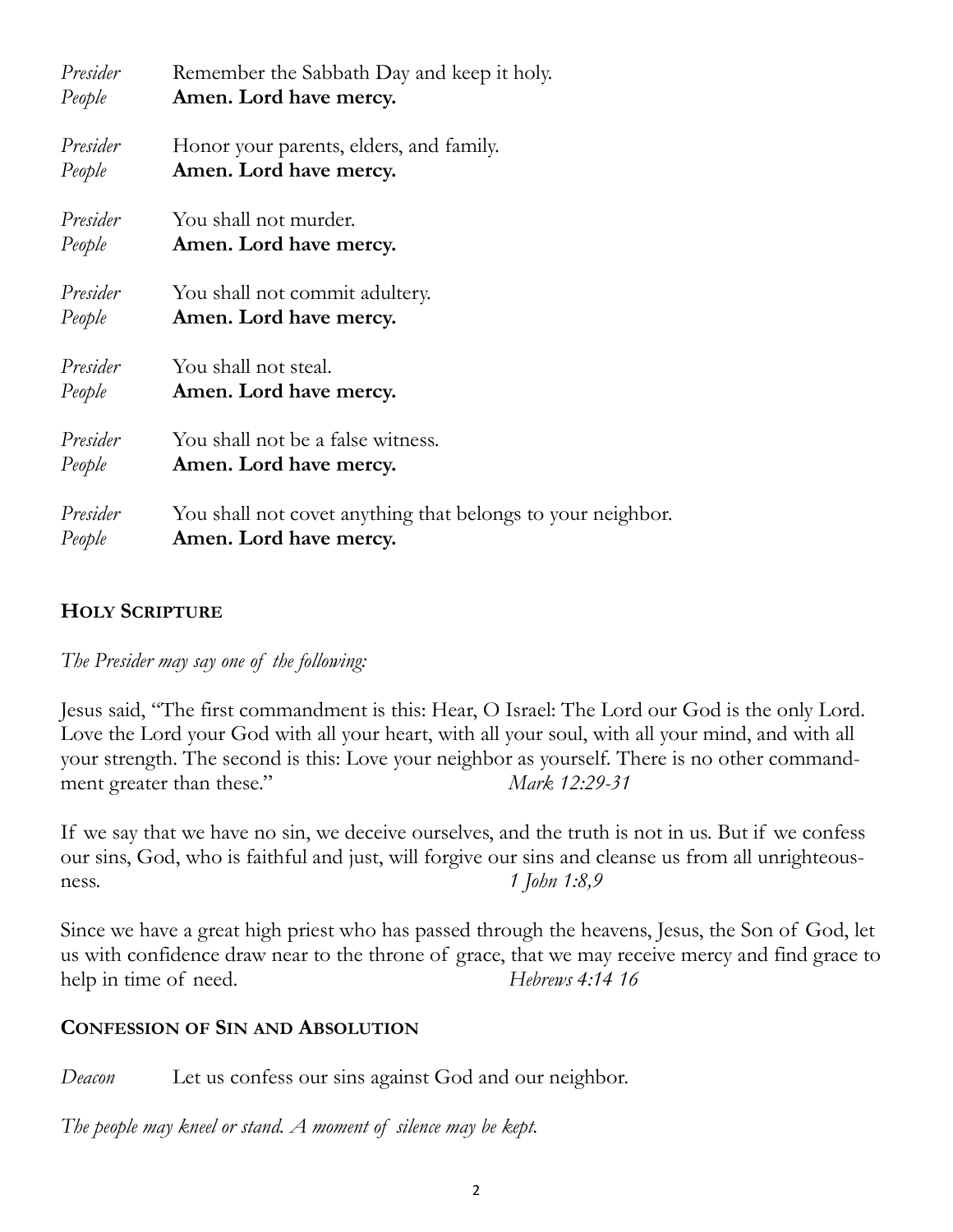*All* **Most merciful God, we confess that we have sinned against you in thought, word, and deed, by what we have done, and by what we have left undone. We have not loved you with our whole heart; we have not loved our neighbors as ourselves. We are truly sorry and we humbly repent. For the sake of our Savior Jesus Christ, have mercy on us and forgive us; that we may delight in your will, and walk in your ways, to the glory of your Name. Amen.**

#### *The Presider stands and says:*

Almighty God have mercy on you, forgive you all your sins through the grace of Jesus Christ, strengthen you in all goodness, and by the power of the Holy Spirit keep you in eternal life. Amen.

## **THE WORD OF GOD**

**KYRIE – HYMNAL S 91** *spoken as shown below, or sung at 10:45 a.m (see hymnal)* WILLAN *Presider* Lord have mercy upon us. *People* **Christ have mercy upon us.**

*Presider* Lord have mercy upon us.

#### **THE COLLECT OF THE DAY**

| Presider | God be with you.   |
|----------|--------------------|
| People   | And also with you. |
| Presider | Let us pray.       |

*Presider* O God, whose glory it is always to have mercy: Be gracious to all who have gone astray from your ways, and bring them again with penitent hearts and steadfast faith to embrace and hold fast the unchangeable truth of your Word, Jesus Christ your Son; who with you and the Holy Spirit lives and reigns, one God, for ever and ever. *Amen.*

#### **THE FIRST LESSON GENESIS 15:1-2,17-18**

*Reader* A reading from the book of Genesis.

The word of the LORD came to Abram in a vision, "Do not be afraid, Abram, I am your shield; your reward shall be very great." But Abram said, "O Lord GOD, what will you give me, for I continue childless, and the heir of my house is Eliezer of Damascus?" And Abram said, "You have given me no offspring, and so a slave born in my house is to be my heir." But the word of the LORD came to him, "This man shall not be your heir; no one but your very own issue shall be your heir." He brought him outside and said, "Look toward heaven and count the stars, if you are able to count them." Then he said to him, "So shall your descendants be." And he believed the LORD; and the LORD reckoned it to him as righteousness. Then he said to him, "I am the LORD who brought you from Ur of the Chaldeans, to give you this land to possess." But he said, "O Lord GOD, how am I to know that I shall possess it?" He said to him, "Bring me a heifer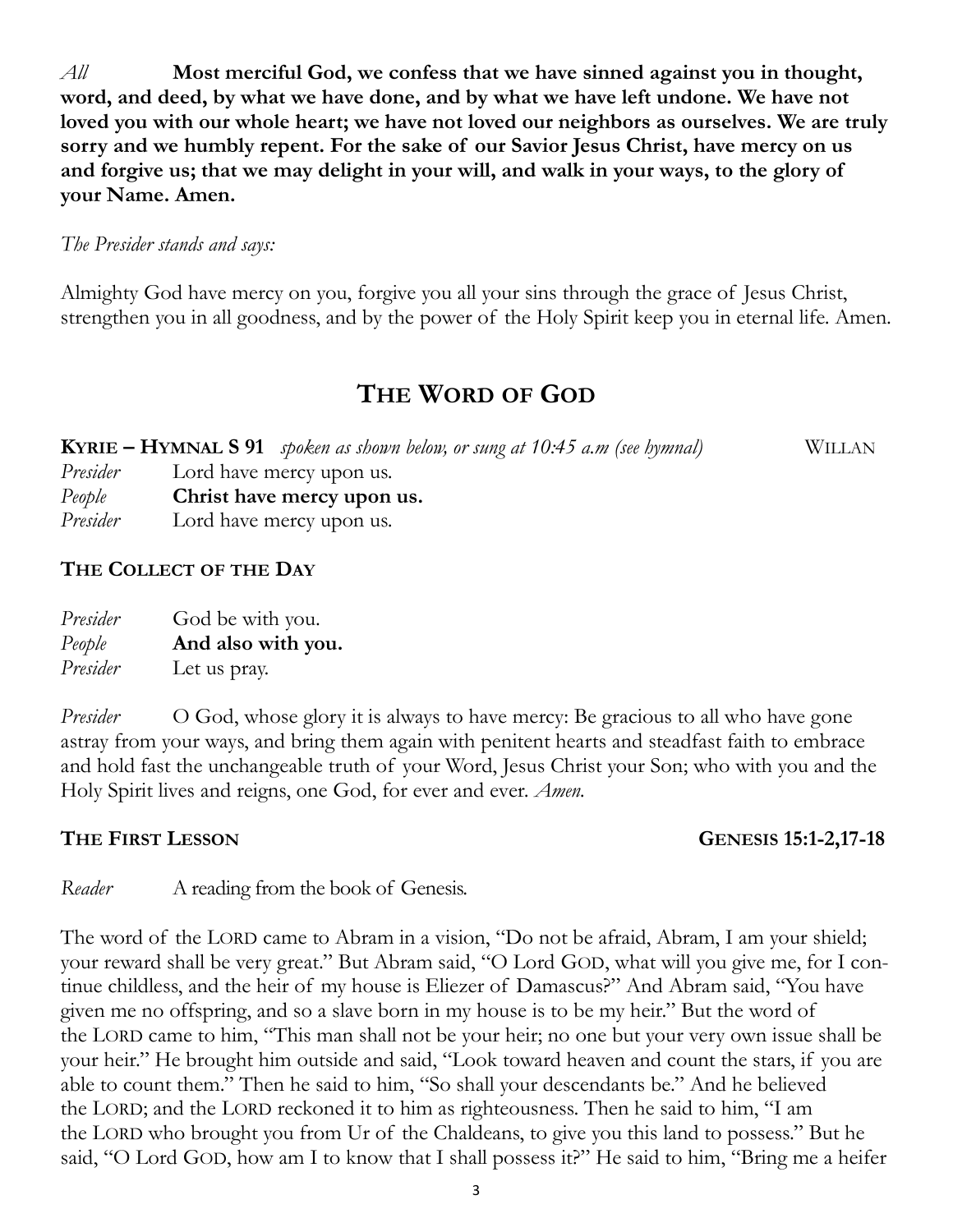three years old, a female goat three years old, a ram three years old, a turtledove, and a young pigeon." He brought him all these and cut them in two, laying each half over against the other; but he did not cut the birds in two. And when birds of prey came down on the carcasses, Abram drove them away. As the sun was going down, a deep sleep fell upon Abram, and a deep and terrifying darkness descended upon him. When the sun had gone down and it was dark, a smoking fire pot and a flaming torch passed between these pieces. On that day the LORD made a covenant with Abram, saying, "To your descendants I give this land, from the river of Egypt to the great river, the river Euphrates."

*Reader* The Word of the Lord. *or* Hear what the Spirit is saying to God's people. *People* **Thanks be to God.**

#### **THE RESPONSE** *Dominus illuminatio* **PSALM 27** *The Psalm may be read in unison, or responsively by whole or half verse.*

| $\mathbf{1}$ | The LORD is my light and my salvation; whom then shall I fear? $*$                  |
|--------------|-------------------------------------------------------------------------------------|
|              | the LORD is the strength of my life; of whom then shall I be afraid?                |
| $\mathbf{2}$ | When evildoers came upon me to eat up my flesh, $*$                                 |
|              | it was they, my foes and my adversaries, who stumbled and fell.                     |
| 3            | Though an army should encamp against me, *                                          |
|              | yet my heart shall not be afraid;                                                   |
| 4            | And though war should rise up against me, *                                         |
|              | yet will I put my trust in him.                                                     |
| 5            | One thing have I asked of the LORD; one thing I seek; *                             |
|              | that I may dwell in the house of the LORD all the days of my life;                  |
| 6            | To behold the fair beauty of the LORD $*$                                           |
|              | and to seek him in his temple.                                                      |
| 7            | For in the day of trouble he shall keep me safe in his shelter; *                   |
|              | he shall hide me in the secrecy of his dwelling                                     |
|              | and set me high upon a rock.                                                        |
| 8            | Even now he lifts up my head $*$                                                    |
|              | above my enemies round about me.                                                    |
| 9            | Therefore I will offer in his dwelling an oblation with sounds of great gladness; * |
|              | I will sing and make music to the LORD.                                             |
| 10           | Hearken to my voice, O LORD, when I call; *                                         |
|              | have mercy on me and answer me.                                                     |
| 11           | You speak in my heart and say, "Seek my face." *                                    |
|              | Your face, LORD, will I seek.                                                       |
| 12           | Hide not your face from me, *                                                       |
|              | nor turn away your servant in displeasure.                                          |
| 13           | You have been my helper; cast me not away; *                                        |
|              | do not forsake me, O God of my salvation.                                           |
| 14           | Though my father and my mother forsake me, *                                        |
|              | the LORD will sustain me.                                                           |
|              |                                                                                     |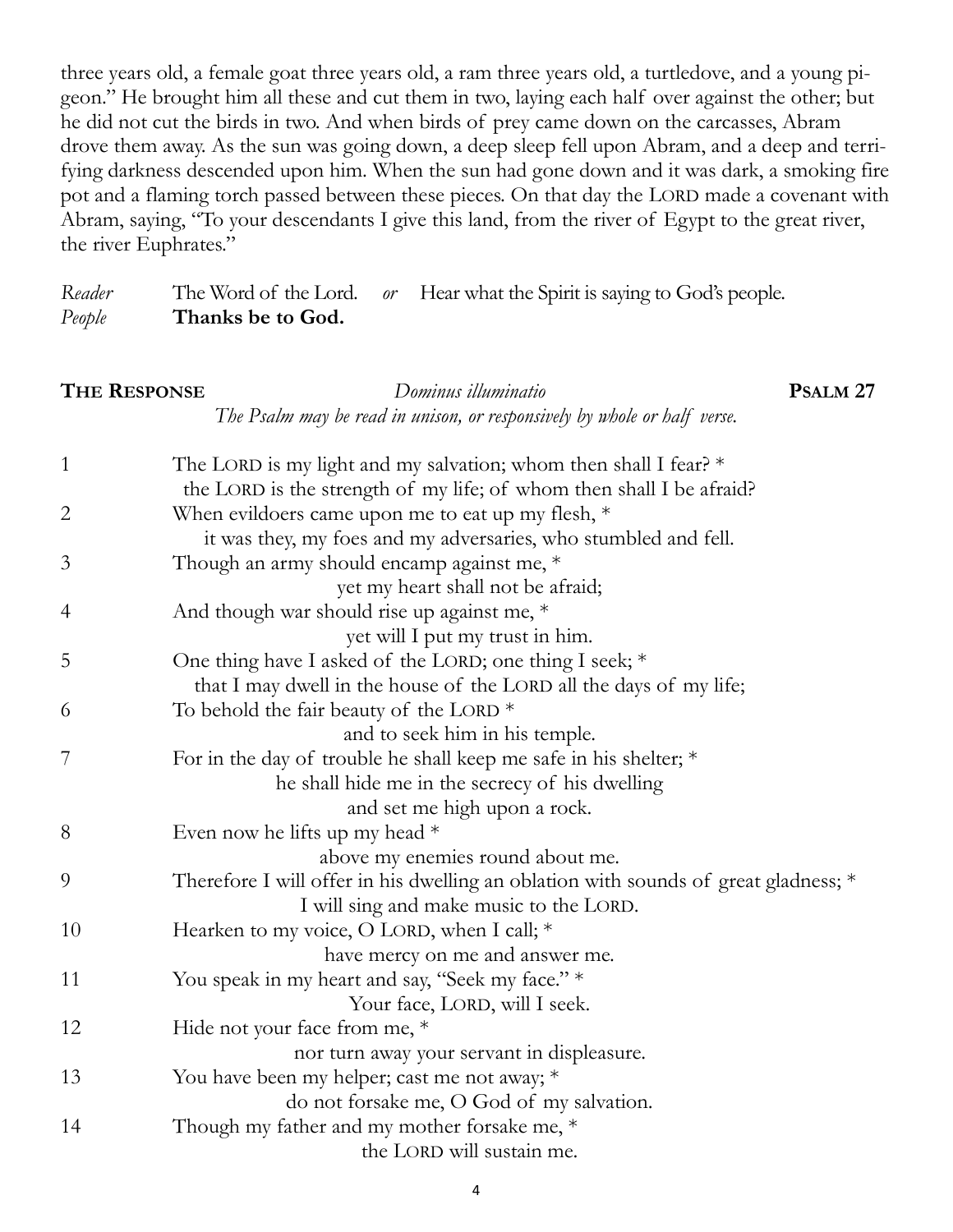| 15  | Show me your way, O LORD; $*$                                                        |
|-----|--------------------------------------------------------------------------------------|
|     | lead me on a level path, because of my enemies.                                      |
| -16 | Deliver me not into the hand of my adversaries, *                                    |
|     | for false witnesses have risen up against me,                                        |
|     | and also those who speak malice.                                                     |
|     | What if I had not believed that I should see the goodness of the LORD $*$            |
|     | in the land of the living!                                                           |
| 18  | O tarry and await the LORD's pleasure; be strong, and he shall comfort your heart; * |
|     | wait patiently for the LORD.                                                         |
|     |                                                                                      |

## **THE SECOND LESSON PHILIPPIANS 3:17 - 4:1**

*Reader* A reading from St. Paul's epistle to the Philippians.

Brothers and sisters, join in imitating me, and observe those who live according to the example you have in us. For many live as enemies of the cross of Christ; I have often told you of them, and now I tell you even with tears. Their end is destruction; their god is the belly; and their glory is in their shame; their minds are set on earthly things. But our citizenship is in heaven, and it is from there that we are expecting a Savior, the Lord Jesus Christ. He will transform the body of our humiliation that it may be conformed to the body of his glory, by the power that also enables him to make all things subject to himself. Therefore, my brothers and sisters, whom I love and long for, my joy and crown, stand firm in the Lord in this way, my beloved.

*Reader* The Word of the Lord. *or* Hear what the Spirit is saying to God's people. *People* **Thanks be to God.**

**THE GOSPEL HYMN – 455** *O Love of God, how strong and true* DUNEDIN

*Stand and turn to face the Gospel with reverence for the Word of God.*

## **THE HOLY GOSPEL LUKE 13:31-35**

*Reader* The Holy Gospel of our Savior Jesus Christ according to Luke. *People* **Glory to you, Lord Christ.**

Some Pharisees came and said to Jesus, "Get away from here, for Herod wants to kill you." He said to them, "Go and tell that fox for me, 'Listen, I am casting out demons and performing cures today and tomorrow, and on the third day I finish my work. Yet today, tomorrow, and the next day I must be on my way, because it is impossible for a prophet to be killed outside of Jerusalem.' Jerusalem, Jerusalem, the city that kills the prophets and stones those who are sent to it! How often have I desired to gather your children together as a hen gathers her brood under her wings, and you were not willing! See, your house is left to you. And I tell you, you will not see me until the time comes when you say, 'Blessed is the one who comes in the name of the Lord.'"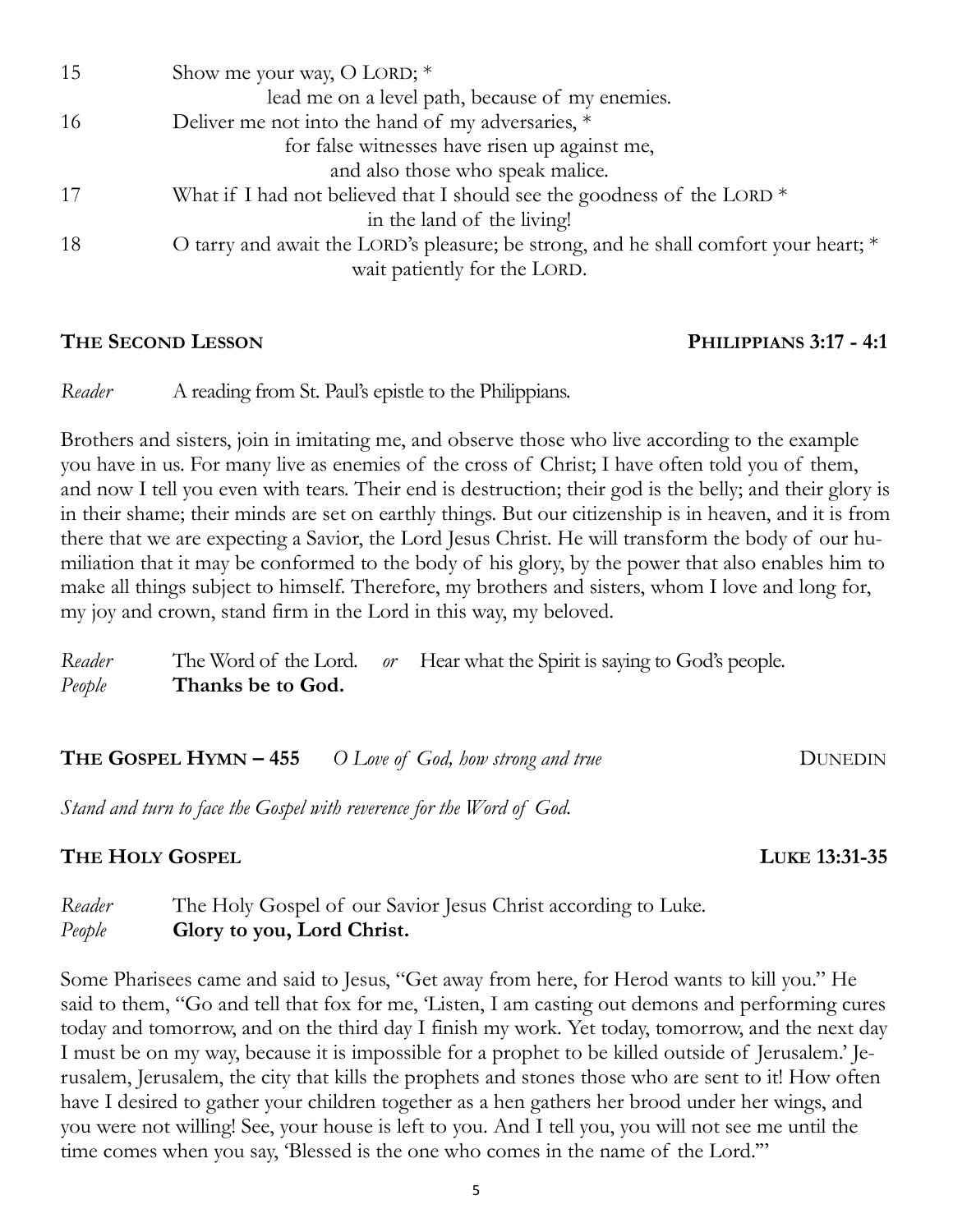*After the Gospel, the Reader says:*

*Reader* The Gospel of our Savior. *People* **Praise to you, Lord Christ.**

**THE SERMON** THE REV. DAWN M. FRANKFURT, RECTOR

*The preacher indicates the time for all to be seated.*

*After a moment of silent reflection, together we stand to say The Nicene Creed.*

#### **THE NICENE CREED**

*All* **We believe in one God, the Father, the Almighty, maker of heaven and earth, of all that is, seen and unseen. We believe in one Lord, Jesus Christ, the only Son of God, eternally begotten of the Father, God from God, Light from Light, true God from true God, begotten, not made, of one Being with the Father; through him all things were made. For us and for our salvation he came down from heaven, was incarnate of the Holy Spirit and the Virgin Mary and became truly human. For our sake he was crucified under Pontius Pilate; he suffered death and was buried. On the third day he rose again in accordance with the Scriptures; he ascended into heaven and is seated at the right hand of the Father. He will come again in glory to judge the living and the dead, and his kingdom will have no end. We believe in the Holy Spirit, the Lord, the giver of life, who proceeds from the Father, who with the Father and the Son is worshiped and glorified, who has spoken through the prophets. We believe in one holy catholic and apostolic Church. We acknowledge one baptism for the forgiveness of sins. We look for the resurrection of the dead, and the life of the world to come. Amen.**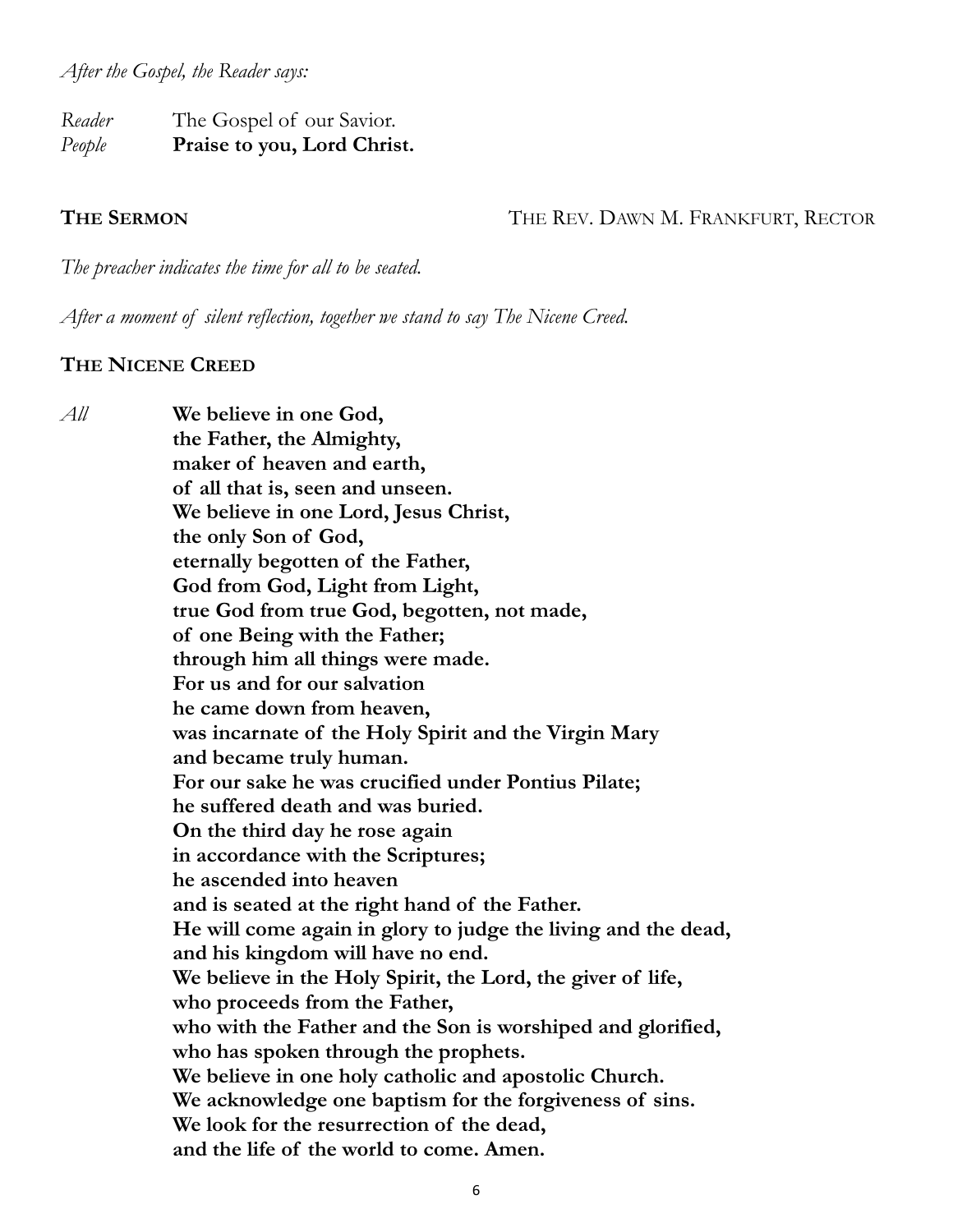# *Please kneel or remain standing.*

### **THE PRAYERS OF THE PEOPLE**

| Presider | With all our heart and with all our mind, let us pray to the Lord, saying, "Lord, have<br>mercy."                                                                                                                                                                                                                                    |
|----------|--------------------------------------------------------------------------------------------------------------------------------------------------------------------------------------------------------------------------------------------------------------------------------------------------------------------------------------|
| Reader   | For the peace from above, for the loving kindness of God, and for the salvation of<br>our souls, let us pray to the Lord.                                                                                                                                                                                                            |
| People   | Lord, have mercy.                                                                                                                                                                                                                                                                                                                    |
| Reader   | For the peace of the world, for the end of all disaster, for the salvation of creation,<br>for the welfare of the Church, and for the unity of all peoples, and especially for<br>those we mention now, or hold silently in our hearts _______________ (silence for individ-<br><i>ual intercessions</i> ). Let us pray to the Lord. |
| People   | Lord, have mercy.                                                                                                                                                                                                                                                                                                                    |
| Reader   | For the Archbishop of Canterbury, Justin; for our Presiding Bishop, Michael; for our<br>Bishop, Cathleen; for St. James, our clergy and people; let us pray to the Lord.                                                                                                                                                             |
| People   | Lord, have mercy.                                                                                                                                                                                                                                                                                                                    |
| Reader   | For our President, our Governor, and our Mayor. For the United Nations, for leaders<br>of world, and for all in authority, let us pray to the Lord.                                                                                                                                                                                  |
| People   | Lord, have mercy.                                                                                                                                                                                                                                                                                                                    |
| Reader   | For the Wichita area, for every city and community, and for those who live in them,<br>let us pray to the Lord.                                                                                                                                                                                                                      |
| People   | Lord, have mercy.                                                                                                                                                                                                                                                                                                                    |
| Reader   | For the aged and infirm, for the widowed and orphaned, for the sick and the suffer-<br>(silence for individual intercessions). Let us pray to the Lord.                                                                                                                                                                              |
| People   | Lord, have mercy.                                                                                                                                                                                                                                                                                                                    |
| Reader   | For the poor and the oppressed, for the hungry and scared, for the unemployed and<br>the destitute, for victims of prejudice and war, for prisoners and captives, and for all<br>who remember and care for them, let us pray to the Lord.                                                                                            |
| People   | Lord, have mercy.                                                                                                                                                                                                                                                                                                                    |
| Reader   | For all who have died in the hope of the resurrection, for all the departed, for those<br>who mourn, and all whose names we speak now or hold silently in our hearts<br>(silence for individual intercessions). Let us pray to the Lord.                                                                                             |
| People   | Lord, have mercy.                                                                                                                                                                                                                                                                                                                    |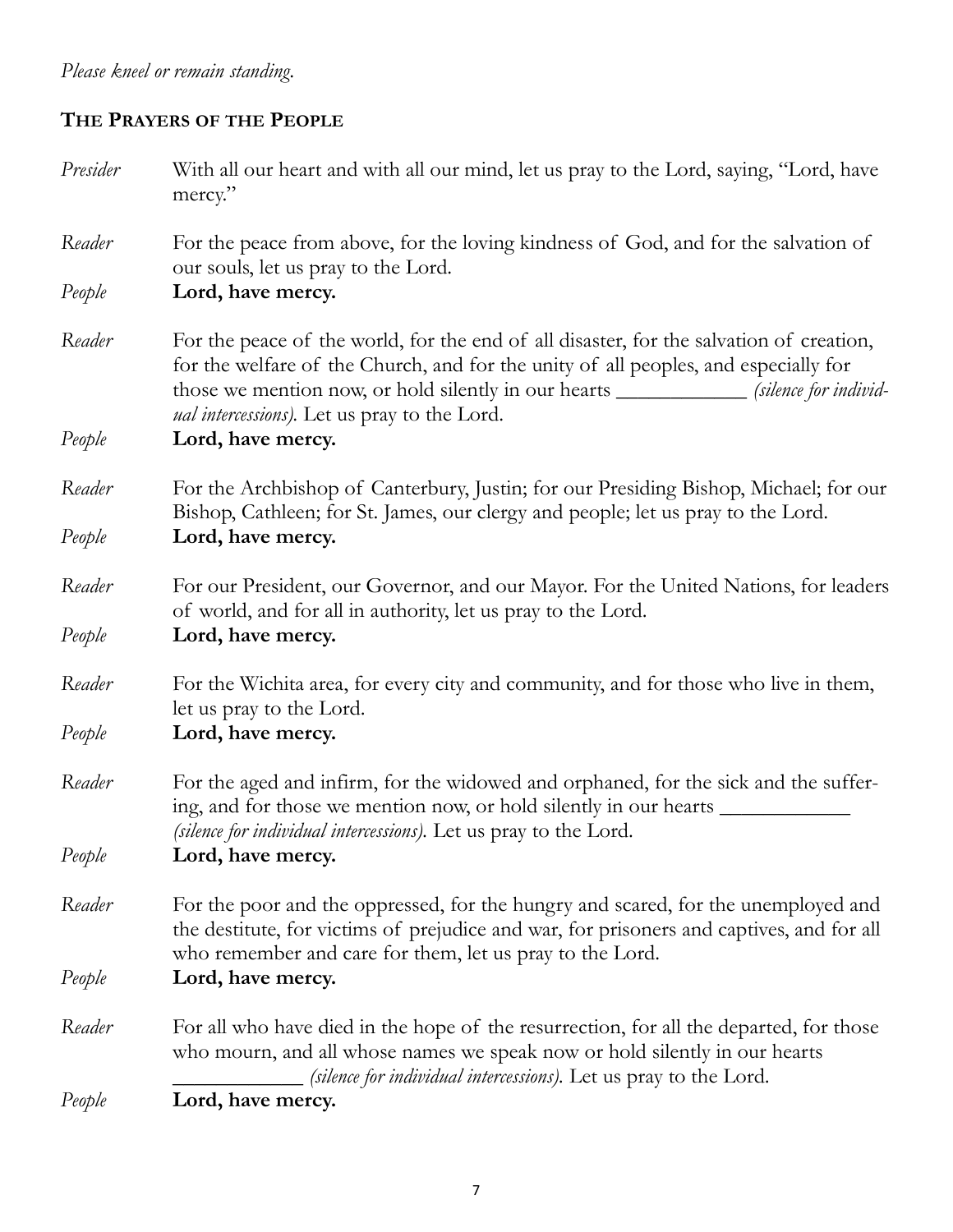| Reader        | For deliverance from all danger, violence, oppression, and degradation, let us pray to<br>the Lord.                                                                                                                                                                             |
|---------------|---------------------------------------------------------------------------------------------------------------------------------------------------------------------------------------------------------------------------------------------------------------------------------|
| People        | Lord, have mercy.                                                                                                                                                                                                                                                               |
| Reader        | That we may end our lives in faith and hope, without suffering and without reproach,<br>let us pray to the Lord.                                                                                                                                                                |
| People        | Lord, have mercy.                                                                                                                                                                                                                                                               |
| Reader        | In the communion of St. James and of all the saints, let us commend ourselves, and<br>one another, and all our life, to Christ our God.                                                                                                                                         |
| People        | To you, O Lord our God.                                                                                                                                                                                                                                                         |
| Presider      | Eternal Creator, you have promised to hear what we ask in the Name of your Son:<br>Accept and fulfill our petitions, we pray, not as we ask in our ignorance, nor as we<br>deserve in our sinfulness, but as you know and love us in your Son Jesus Christ our<br>Savior. Amen. |
| Please stand. |                                                                                                                                                                                                                                                                                 |

# **THE PEACE**

# *Presider* The peace of the Christ be always with you.

| Presiaer | The peace of the Christ be always with you |
|----------|--------------------------------------------|
| All      | And also with you.                         |

*The People greet one another in the name of God, respecting the safety of our neighbors.*

# **THE HOLY COMMUNION**

#### **OFFERTORY SENTENCE**

*Presider* Through Christ let us continually offer to God the sacrifice of praise, that is, the fruit of lips that acknowledge God's Name. But do not neglect to do good and to share what you have, for such sacrifices are pleasing to God. **Amen.**

#### **MUSIC AT THE OFFERTORY**

| 8:30 a.m. $-A$ <i>dagio (from a voluntary)</i> | <b>JOHN TRAVERS</b>                |
|------------------------------------------------|------------------------------------|
| 10:45 a.m. – Sonata in F Minor                 | JOHANNES BRAHMS, EDITED H. R. KENT |

*The Offering Plates are offered to the congregation by the ushers.* 

*Please stand as the Offering is brought to the altar in silence.*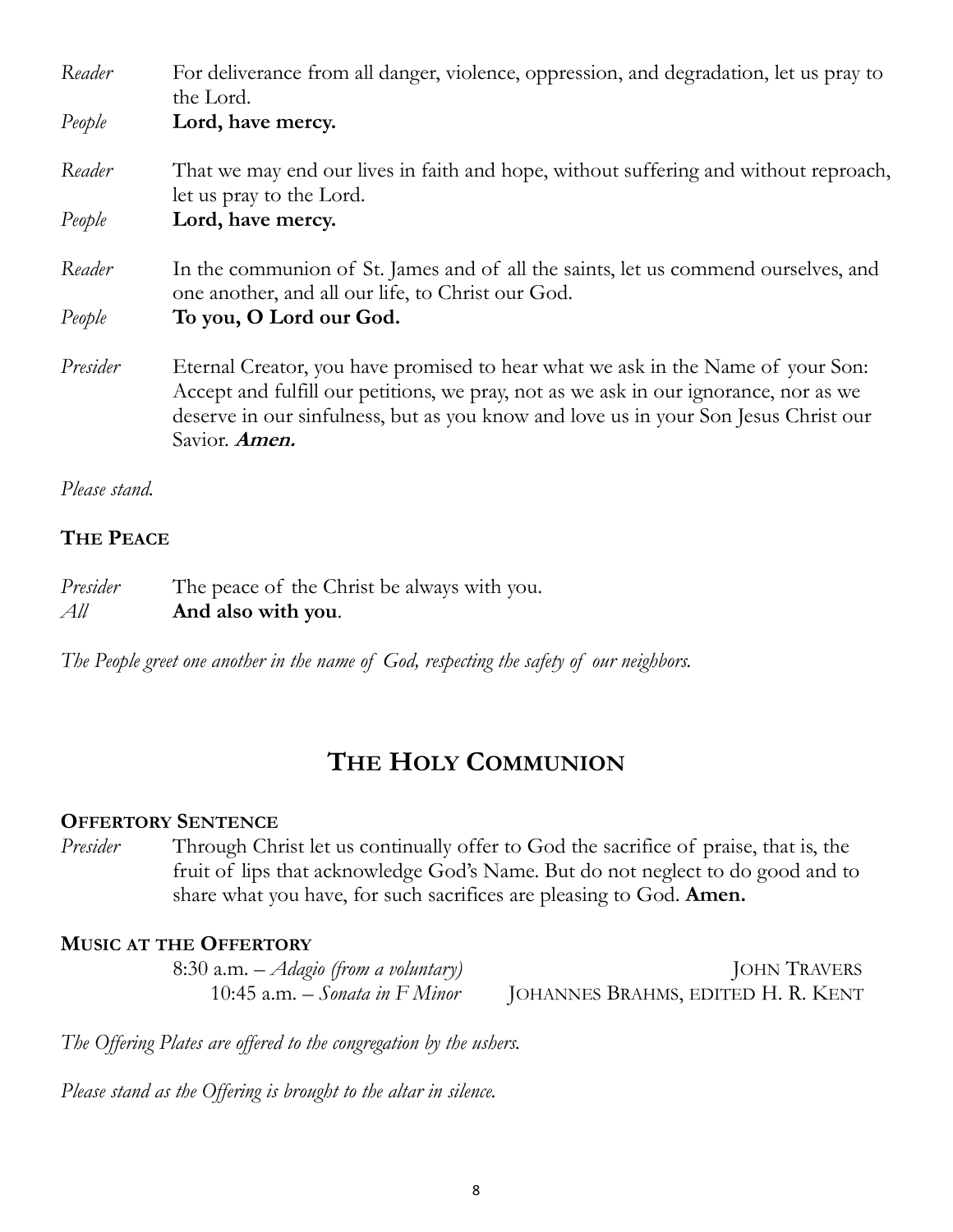#### **THE PRESENTATION**

*Presider* All things come of you, O God. *People* **And of your own have we given you.**

#### **THE GREAT THANKSGIVING** — EUCHARISTIC PRAYER D

|          | <i>Presider</i> God be with you.                              |
|----------|---------------------------------------------------------------|
| People   | And also with you.                                            |
|          | Presider Lift up your hearts.                                 |
| People   | We lift them to the Lord.                                     |
|          | Presider Let us give thanks to the Lord our God.              |
| People   | It is right to give God thanks and praise.                    |
| Presider | It is truly right to glorify you, Holy One,                   |
|          | and to give you thanks;                                       |
|          | for you alone are God, living and true,                       |
|          | dwelling in light inaccessible from before time and for ever. |
|          | Fountain of life and source of all goodness,                  |
|          | you made all things and fill them with your blessing;         |
|          | you created them to rejoice in the splendor of your radiance. |
|          | Countless throngs of angels stand before you                  |
|          | to serve you night and day;                                   |
|          | and, beholding the glory of your presence,                    |
|          | they offer you unceasing praise.                              |
|          | Joining with them,                                            |
|          | and giving voice to every creature under heaven, we acclaim   |
|          | you, and glorify Your name, as we sing:                       |
|          |                                                               |

**SANCTUS – HYMNAL S 114** *spoken as shown below, or sung at 10:45 a.m (see hymnal)* WILLAN *All* **Holy, holy, holy Lord, God of power and might, Heaven and earth are full of your glory. Hosanna in the highest. Blessed is the one who comes in the name of the Lord. Hosanna in the highest.**

#### *The People may kneel or stand.*

*Presider* We acclaim you, holy Lord, glorious in power. Your mighty works reveal your wisdom and love. You formed us in your own image, giving the whole world into our care, so that, in obedience to you, our Creator, we might rule and serve all your creatures.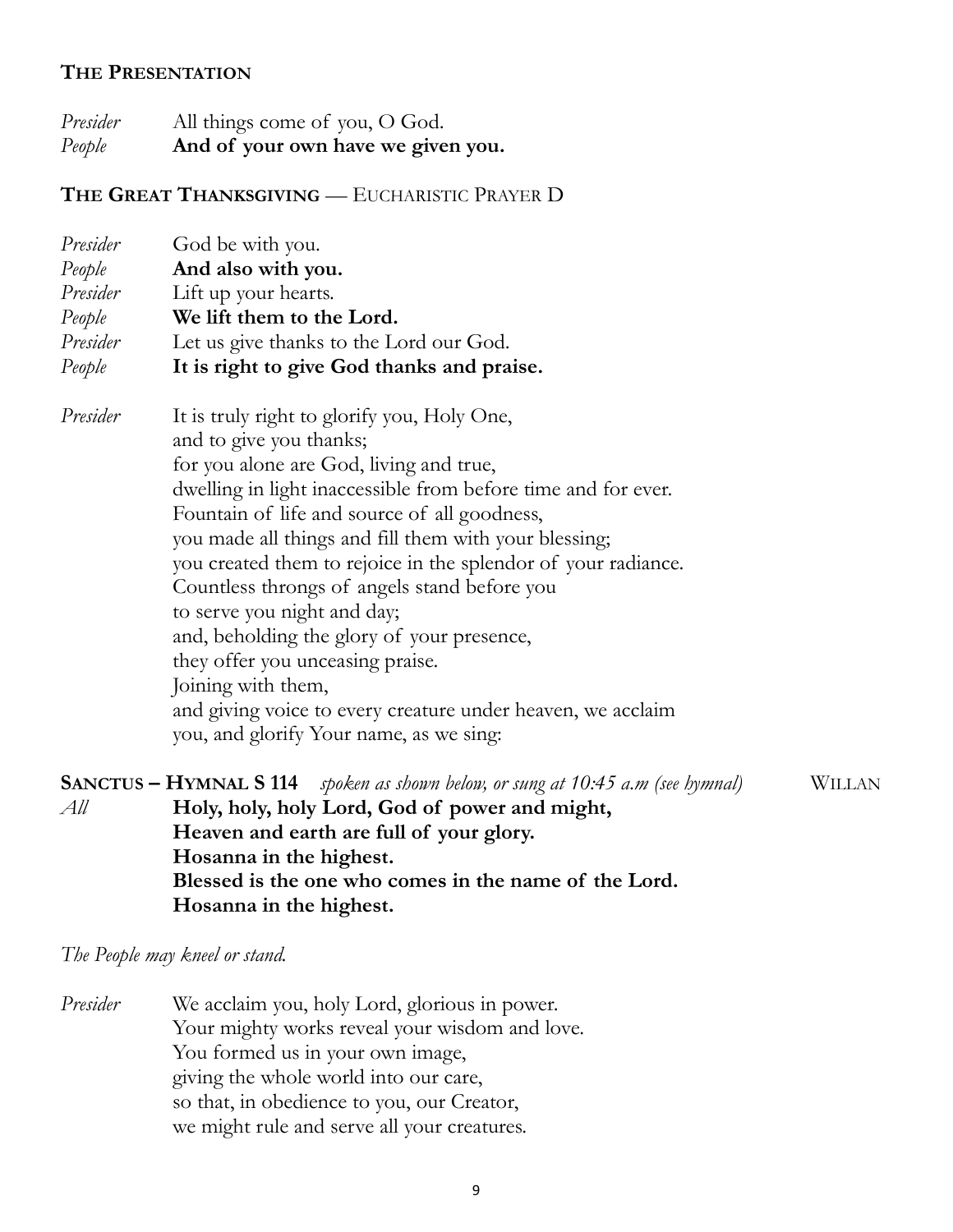When our disobedience took us far from you, you did not abandon us to the power of death.

In your mercy you came to our help, so that in seeking you we might find you. Again and again you called us into covenant with you, and through the prophets you taught us to hope for salvation.

Holy God, you loved the world so much that in the fullness of time you sent your only Son to be our Savior. Incarnate by the Holy Spirit, born of the Virgin Mary, Jesus lived as one of us, yet without sin. To the poor he proclaimed the good news of salvation; to prisoners, freedom; to the sorrowful, joy. To fulfill your purpose he gave himself up to death; and, rising from the grave, destroyed death, and made the whole creation new.

And, that we might live no longer for ourselves, but for Christ who died and rose for us, you sent the Holy Spirit, your own first gift for those who believe, to complete his work in the world, and to bring to fulfillment the sanctification of all.

When the hour had come for Jesus to be glorified by you, his heavenly Father, having loved his own who were in the world, he loved them to the end; at supper with them Jesus took bread, and when he had given thanks to you, he broke it, and gave it to his disciples, and said, "Take, eat: This is my Body, which is given for you. Do this for the remembrance of me."

After supper Jesus took the cup of wine; and when he had given thanks, he gave it to them, and said, "Drink this, all of you. This is my Blood of the new Covenant, which is shed for you and for many for the forgiveness of sins. Whenever you drink it, do this for the remembrance of me."

Almighty God, we now celebrate this memorial of our redemption.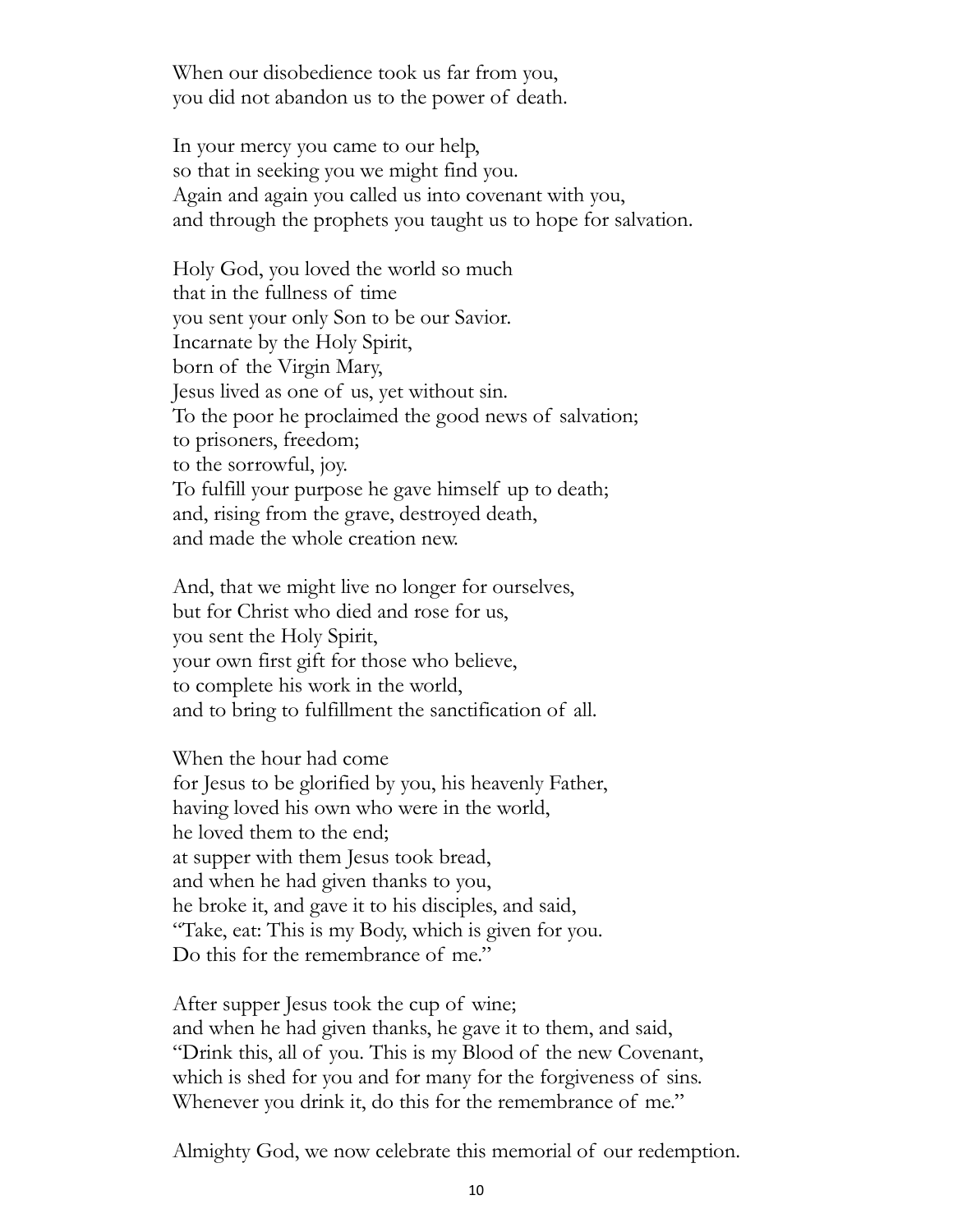Recalling Christ's death and his descent among the dead, proclaiming Christ's resurrection and ascension to your right hand, awaiting Christ's coming in glory; and offering to you, from the gifts you have given us, this bread and this cup, we praise you and we bless you.

*All* **We praise you, we bless you, we give thanks to you, and we pray to you, Lord our God.**

*Presider* God our Creator, we pray that in your goodness and mercy your Holy Spirit may descend upon us, and upon these gifts, sanctifying them and showing them to be holy gifts for your holy people, the bread of life and the cup of salvation, the Body and Blood of your Savior Jesus Christ.

> Grant that all who share this bread and cup may become one body and one spirit, a living sacrifice in Christ, to the praise of your Name.

Remember, Lord, your one holy catholic and apostolic Church, redeemed by the blood of your Christ. Reveal its unity, guard its faith, and preserve it in peace.

And grant that we may find our inheritance with the Blessed Virgin Mary, with matriarchs, patriarchs, prophets, apostles, and martyrs, with St. James and all the saints who have found favor with you in ages past. We praise you in union with them and give you glory through your Jesus Christ our Savior.

Through Christ, and with Christ, and in Christ, all honor and glory are yours, Almighty God and Father, in the unity of the Holy Spirit, for ever and ever. **AMEN.**

#### **THE LORD'S PRAYER**

*Presider* And now as our savior Christ has offered, we are bold to say:

*All* **Our Father, who art in heaven, hallowed be thy Name, thy kingdom come, thy will be done, on earth as it is in heaven. Give us this day our daily bread. And forgive us our trespasses, as we forgive those who trespass against us. And lead us not into temptation, but deliver us from evil. For thine is the kingdom, and the power, and the glory, for ever and ever. Amen.**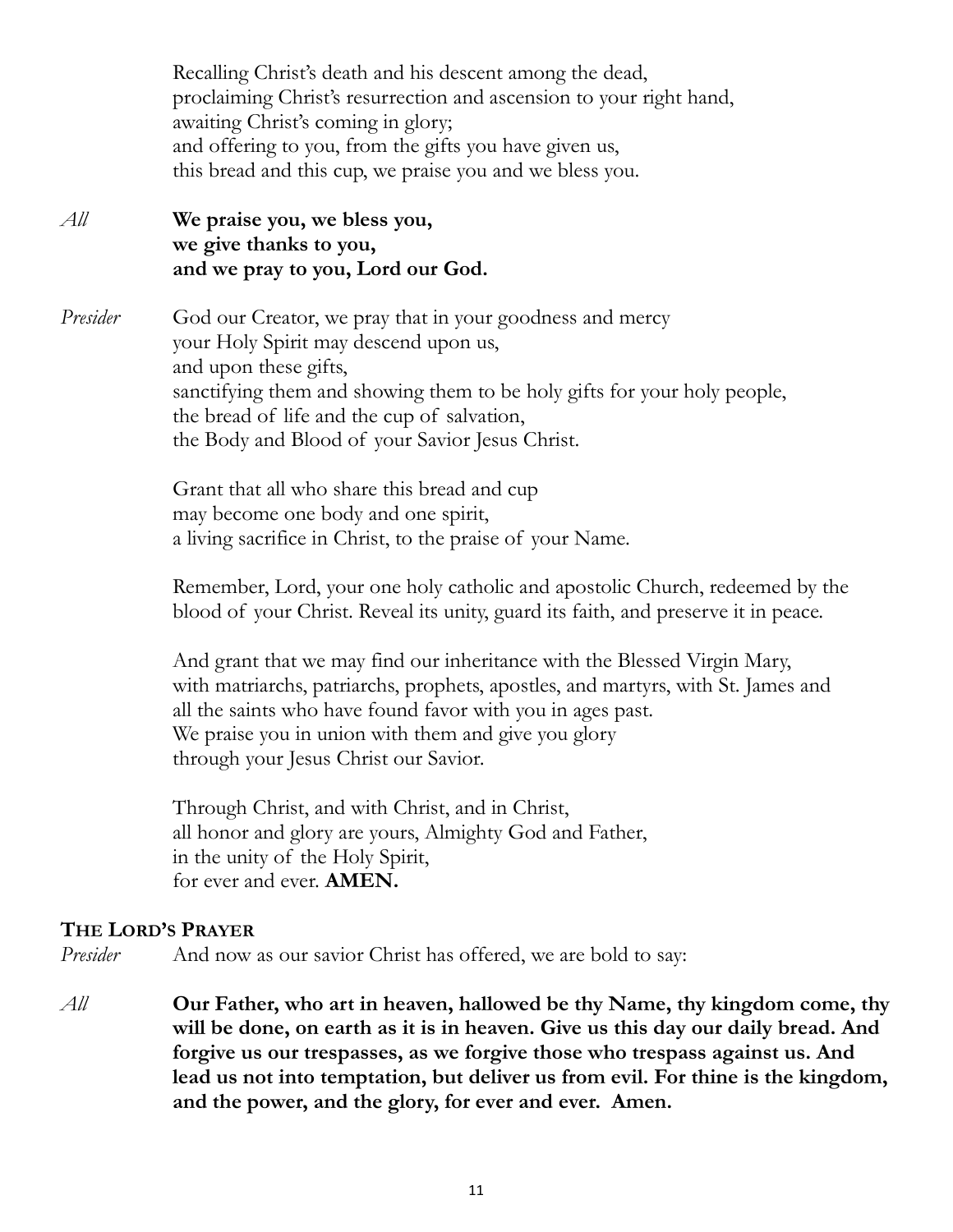#### **THE FRACTION**

*Presider* Christ our Passover is sacrificed for us. *All* **Therefore, let us keep the feast.** 

**AGNUS DEI – HYMNAL S 158** *spoken as shown below, or sung at 10:45 a.m (see hymnal)* WILLAN

| Presider | O Lamb of God, that takes away the sins of the world, |
|----------|-------------------------------------------------------|
| All      | Have mercy upon us.                                   |
| Presider | O Lamb of God, that takes away the sins of the world, |
| All      | Have mercy upon us.                                   |
| Presider | O Lamb of God, that takes away the sins of the world, |
| All      | Grant us thy peace.                                   |

#### **THE INVITATION**

*Presider* The Gifts of God for the People of God. Take them in remembrance that Christ died for you and feed on him in your heart, by faith, with thanksgiving.

*Please be seated.*

#### **THE ADMINISTRATION OF HOLY COMMUNION**

*The Presider consumes the bread and then, on behalf of all present, consumes the consecrated wine. All are invited to come to the altar rail (kneel as you are able) to receive the Sacrament in one kind (the bread). An station for Holy Communion is available in the Nave.* 

#### **MUSIC AT COMMUNION**

8:30 a.m. – *Holy Manna* WILLIAM MOORE, ARR. JOHN FERGUSON 10:45 a.m. – *Chansonette* A. M. BARRET, ARR. A.W. PAZEMIS

*A moment of silence is observed following Communion.*

#### **POST COMMUNION PRAYER**

*Presider* Let us pray. *The people may kneel or stand. All* **Almighty and everliving God, we thank you for feeding us with the spiritual food of the most precious Body and Blood of your Son our Savior Jesus Christ; and for assuring us in these holy mysteries that we are living members of the Body of Christ, and heirs of your eternal kingdom.**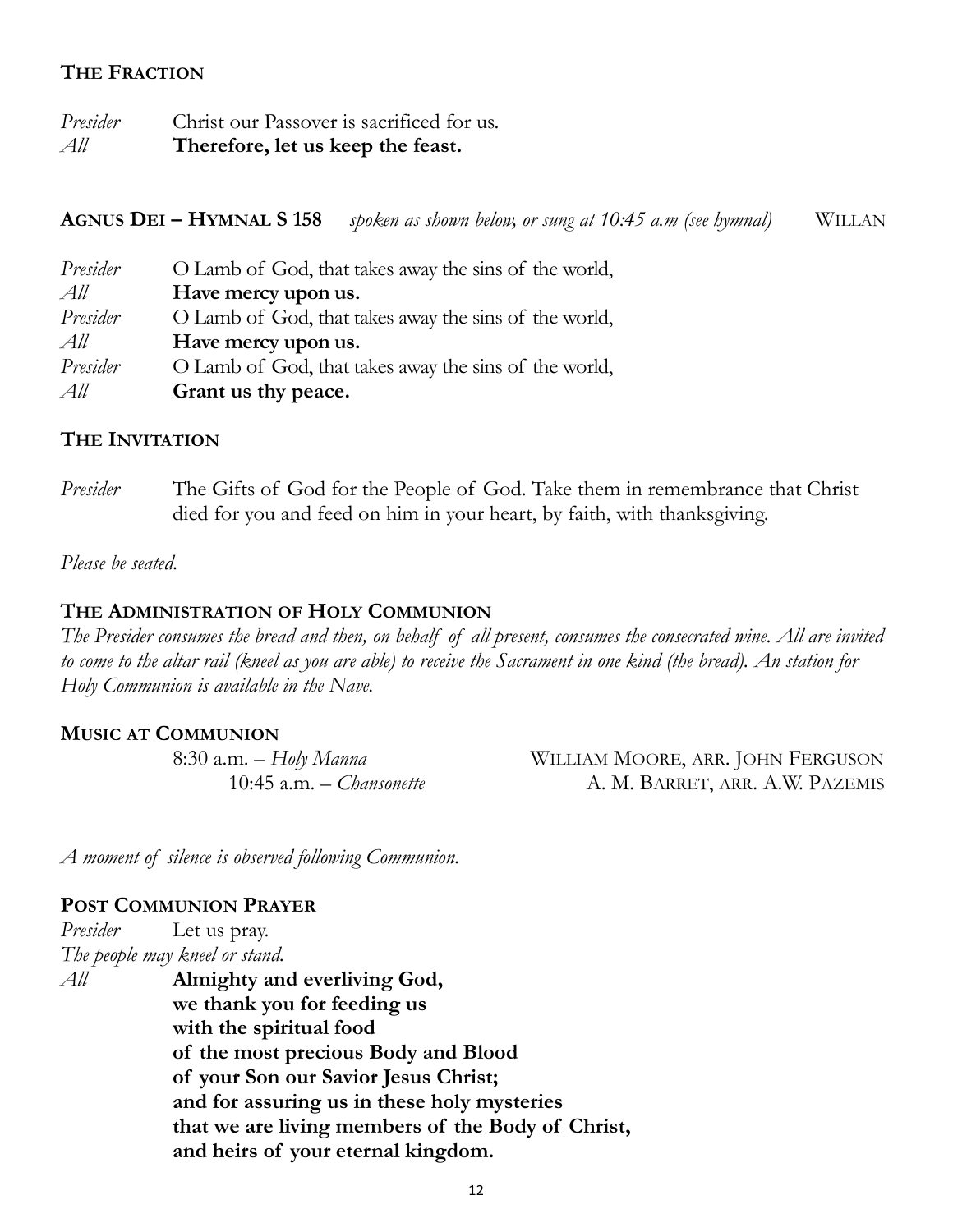**And now, send us out to do the work you have given us to do, to love and serve you as faithful witnesses of Christ our Savior. To him, to you, and to the Holy Spirit, be honor and glory, now and for ever. Amen.**

#### **SOLEMN PRAYER OVER THE PEOPLE**

*Deacon* Bow down before the Lord.

*Presider* Grant, Almighty God, that your people may recognize their weakness and put their whole trust in your strength, so that they may rejoice for ever in the protection of your loving providence; through Christ our Lord.

*People* **Amen.**

*Please stand.*

**CLOSING HYMN**  $-147$  *Now let us all with one accord* BOURBON

#### **THE DISMISSAL**

*Deacon* Let us go in peace to love and serve our Savior. *People* **Thanks be to God.**

*In keeping with the solemnity of the Season of Lent, there is no Postlude.*

#### **SERVICE PARTICIPANTS**

The Rev. Dawn Frankfurt, Rector The Rev. Jeff Roper, Deacon Organist: Dakota Bennett 10:45: Rick Milhon, clarinet The St. James Choir The St. James Altar Guild

*Saturday 5:30 p.m.* Lectors: Adrienne Edwards, Vicky Petty

*Sunday 8:30 a.m.* Acolyte: Danny Blair Lectors: Barbara Orsak, Kurt Harper, Margi Young

*Sunday 10:45 a.m.* Acolyte: Michael Kephart Lectors: Woody Swain, Richard Bowman, Rick Milhon Ushers: Racine Zackula, Megan Upton-Tyner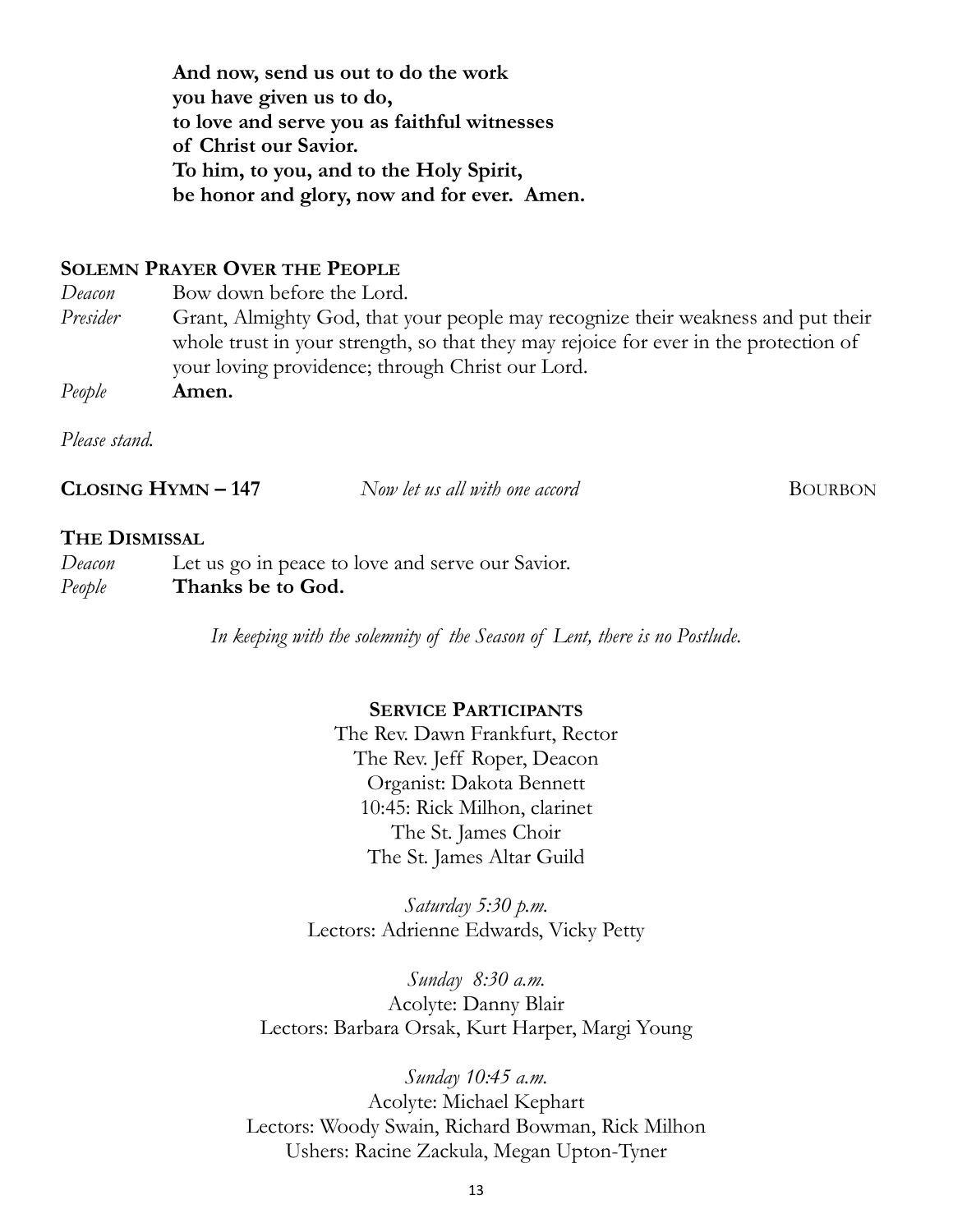# **ST. JAMES CHURCH THE EPISCOPAL CHURCH IN COLLEGE HILL, WICHITA, KS**

*Saturday, March 12 and Sunday, March 13, 2022*

**If you're visiting today, we welcome you and ask that you fill out a newcomer card.** You can place it in the offering plate or give it to a clergy member on your way out. We'll make you a name tag for your next visit.

**We are thrilled** at the amount of donations we have received for **our new neighbors from Afghanistan**. We will receive donations through March 31st. Stay tuned for other ways we can help serve our new neighbors.

**Endowment Gift to the Community.** Each year the **St. James Endowment** gives a portion of its profit to charities in our community. This year the Endowment Fund has given **\$3,596.00** to two deserving agencies. They gave one half of the total amount to **Breakthrough ESS** and the other half to the **International Rescue Committee**.

**IRC Speaker at St. James.** Please join the Outreach Committee on **Tuesday, March 22 at 4:00 p.m**. in the Guild Hall for a special meeting with **Jennifer Rafter, Development Director** for the **International Rescue Committee.** Come and learn how the IRC assists Afghan refugees in our community.

**Pocket Change Ministry Gifts**. This month our Pocket Change Ministry sent a check for \$500. to **Breakthrough ESS,** and now we are saving for a gift to the **Kansas Children's Service League.** KCSL has asked for help purchasing infant formula, diapers, and household essentials for their **Crisis Nursery.** THANK YOU St. James for generously supporting our Pocket Change Ministry!

**Vestry members** may pick up their binders in the hallway outside the church office.

**God at the Oscars**. Join Father Dillon at 5:30 p.m. every Friday until March 27. We reflect theologically on the movies nominated for Best Picture this year. More information is in the eTower and on the parish calendar.

**To date, we have 31 donors to the Centennial Capital Campaign, with donations and pledges totaling \$272,207, which is 73% of our \$375,000 goal.** We thank the following for their generous donations and pledges: Phillip Ayers, Steven Bacon, Clay & Kate Bastian, Joseph Bayles, Joan & Gene Bledsoe, George & Helen Bousfield, Richard & Peg Bowman, Deb Brinegar, Louise Brinegar, Mary Kay Chavez, Sam & Beth Criss, Vicki Evans, Kris Frankfurt, Hew & Judy Goodpasture, Tom & Diane Gossen, Susan Hill, Delmar & Mary Klocke, Robert Layton, Richard & Marilyn Milhon, Todd and Kate Miller, Suzi Miner, Joan, Gracie, Eve, & Noelle Moore, Barbara Orsak, Sue Reynolds, Paul & Necia Rillema, Randall & Marilyn Schrag, Shirley Seminoff, Paula Skinner, Woody & Barbara Swain, Marilyn Taylor, Gary Thudium, Brandon & Chelsea Whipple, Lowell & Marsha Wilder.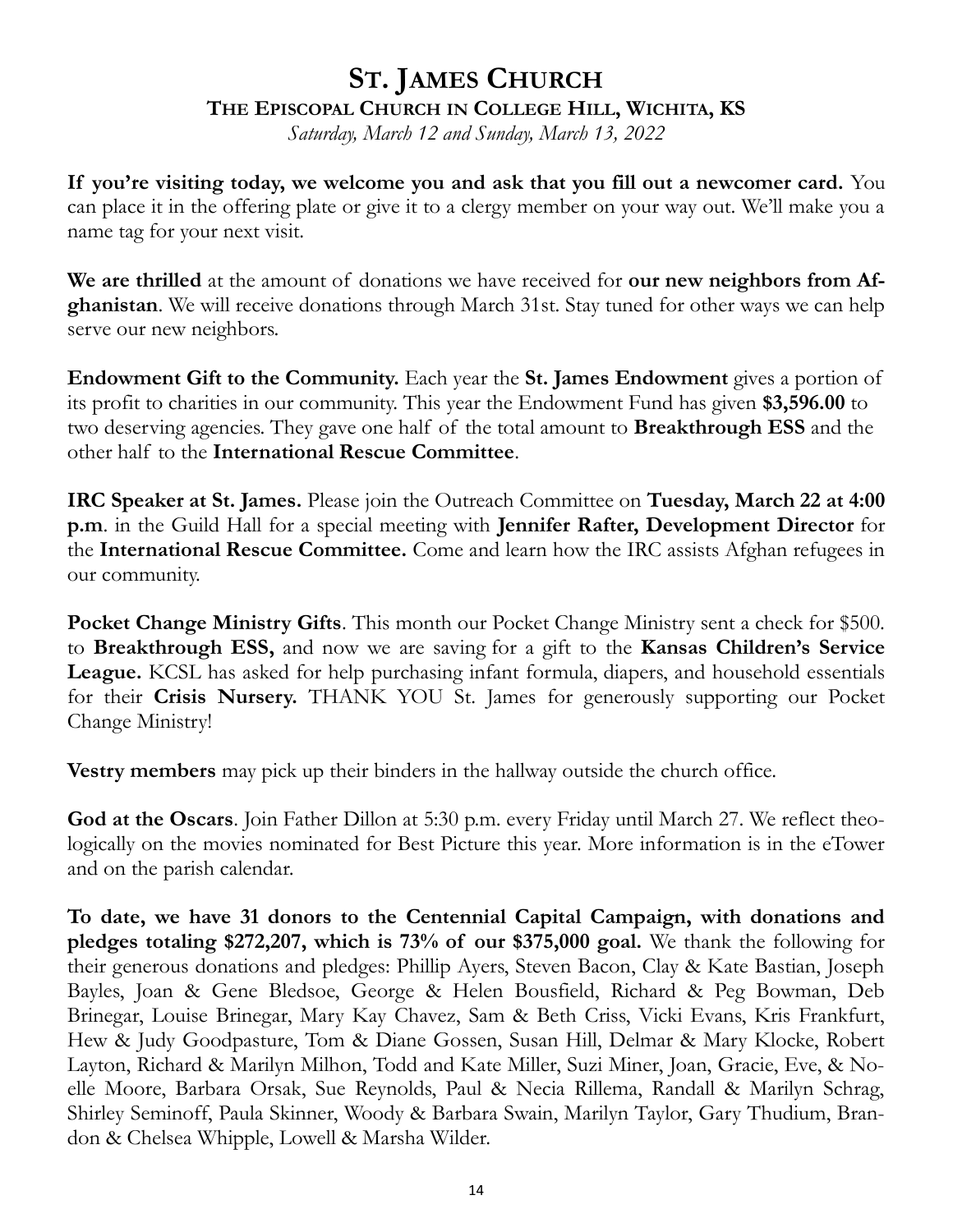#### **Saturday, March 12**

5:30 p.m. – In-Person Worship

#### **Sunday, March 13**

8:30 a.m. – In-Person Worship Service 9:30 a.m. – Breakfast in the Guild Hall 10:45 a.m. – In-Person and Online Worship Service

### **Monday, March 14**

9:30 a.m. – Zoom Morning Prayer with Minster Curate Dillon Green 5:30 p.m. – Online contemplative prayer group 7 p.m. – Online graduate EfM

### **Tuesday, March 15**

9:30 a.m. – Zoom Morning Prayer 7 p.m. – GHP "His Passover" Rehearsals

#### **Wednesday, March 16**

9:30 a.m. – Zoom Morning Prayer 12:15 p.m. –In person worship in the Chapel of the Innocents 6 p.m. – High School Youth Group 6 p.m. – Evening Bible Study on Zoom 6:30 p.m. – EfM 7 p.m. – Choir 7 p.m. – Middle School Youth Group

### **Thursday, March 17**

12 p.m. – The Book Club of St. James and St. Stephen's. The Zoom link is on the parish calendar. 6 p.m. – Vestry 7 p.m. – GHP "His Passover" Rehearsals

### **Friday, March 18**

5:30 p.m. – God at the Oscars. The Zoom link is on the parish calendar. 7 p.m. – GHP "His Passover" Rehearsals

### **Saturday, March 19**

5:30 p.m. – In-Person Worship Service

### **PLEASE JOIN US IN PRAYER FOR**

The Anglican Cycle of Prayer: **The Anglican Church of Melanesia**

The World Council of Churches cycle of prayer: **Denmark, Faroe Islands, Finland, Greenland, Iceland, Norway, Sweden**

The Kansas Cycle of Prayer: **Pray for Trinity, El Dorado**

Those serving in the military: **J. David Anderson -Lusk, Will Corkins** and **Maureen Tanner**

Those who have died: **Jean (Showalter) Lehr, Jecca Evers, Ida Miller**

Those in trouble, sorrow, need, sickness or any other adversity: **Robin, Darwin, Lowell, Isabella, Helen**, **Barry, Nancy, Matt, Angee, Dylan, Glenna, Greg W., Pat, Marilyn, Sue, Pam, Jim T., Sage, Gary H, Marge, Dal, Jayne, Betty, Gus, Bob, Joe, Judy, Joy, all people with COVID-19 and all health care workers.** 

If your prayers have been answered, we would love to rejoice with you. Please contact the office at 316-683-5686 or [office@stjameswichita.org](mailto:office@stjameswichita.org) to let us know that we can remove your prayer request.

If you have prayers you would like added to the prayer list, please call or email the office.

Office hours are 10 a.m. to 4 p.m. Monday through Friday.